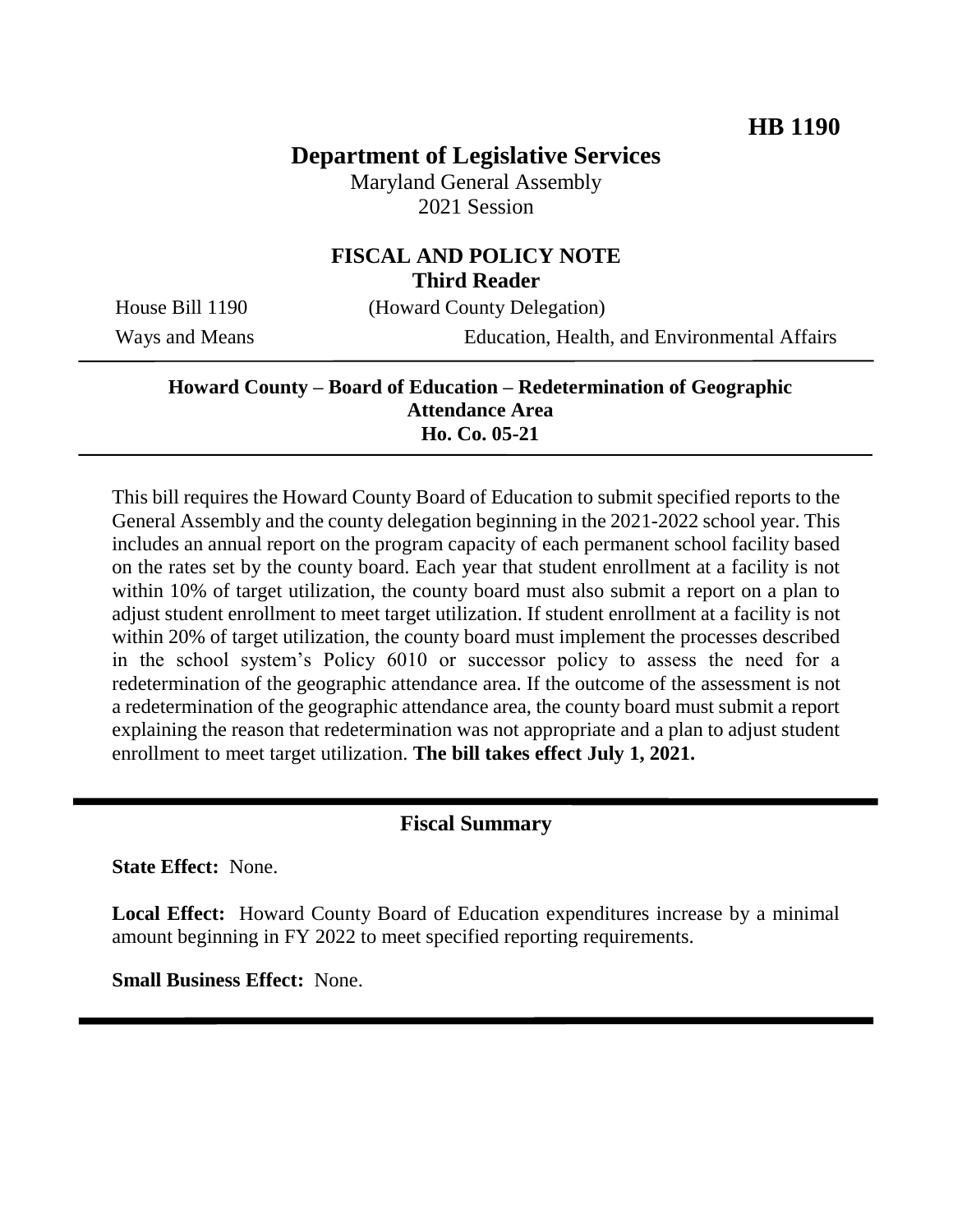## **Analysis**

**Bill Summary:** The terms "program capacity" and "target utilization" have the meaning set by the Howard County Public School System Policy 6010 or its successor policy.

**Current Law:** A statewide system of free public schools is required under State law. With the advice of the county superintendent, each local board of education must determine the geographical attendance area for each of its public schools. Generally, a student must attend the school designated to serve the student's attendance area. However, local boards of education have various policies allowing for the enrollment of or the transfer of a student outside of his or her attendance area, under certain circumstances.

The Howard County Public School System [Policy 6010](https://www.hcpss.org/policies/6000/6010-school-attendance-areas/) sets "program capacity" for a school facility as a percentage of the product of the board-approved student-to-teacher ratio and the number of teaching stations identified in the capital budget. The percentages are 100% for elementary schools, 95% for middle schools, and 80% or 85% for high schools. Policy 6010 sets "target utilization" at enrollment between 90% and 110% of the program capacity of a permanent facility. Under the policy, the board will consider school attendance adjustments whenever one or more of a set of specified conditions exist. Among other conditions are (1) school attendance area projections are outside of the target utilization and (2) the program capacity of a school building is altered.

The policy requires the board, local superintendent (or designee), and the attendance area committee to consider the impact of several factors in the review or development of any school attendance area adjustment plan, including factors related to facility utilization, such as efficient use of available space, which can involve consideration of program capacity utilization.

The board must hold a public hearing (or hearings) regarding the school attendance area adjustment plan(s) submitted by the superintendent. In addition, and as necessary, work sessions will be scheduled to consider public hearing testimony. The board may schedule additional hearings and/or work sessions at its discretion. The board may direct the superintendent to provide additional information and/or develop other alternative plans for its consideration at any time. The board may also propose alternative plans at any time.

**Local Fiscal Effect:** Howard County advises that one school is currently projected for the 2021-2022 school year to be above 120% capacity utilization. According to information in the Interagency Commission on School Construction's facility inventory database, the Howard County Public School System is at an overall utilization of 107%.

HB 1190/ Page 2 Howard County advises that the bill could have a fiscal impact but that it is unable to provide an estimate of additional costs. The Department of Legislative Services finds that